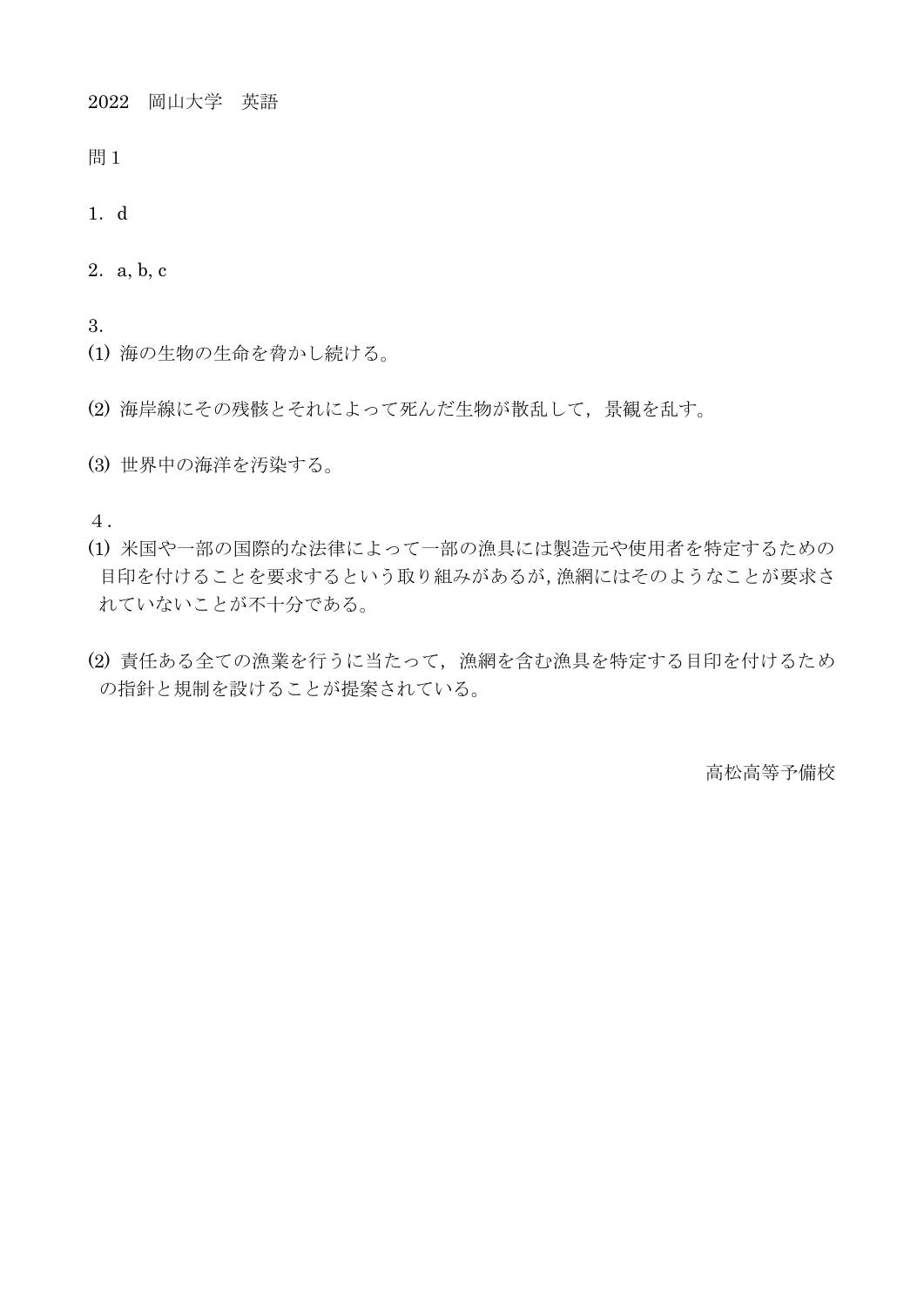2022 岡山大学 英語

問2

1. (1) b (2) d (3) a (4) e

- 2. より速く読むことで、より読めて、より読む気が起こると思っていたが、その結果 は意図していたことと正反対になり,読書を楽しめなくなり,読む気が起こらなくなった。 そして読書に疲れを感じ,嫌になった。また,それぞれの本の世界に入り込めなくなり, その本について覚えている量が減った。
- 3. 定期的に毎日,あるいは毎週読むというのではなく、時間があるときに、一週間で三冊 から四冊の本をまとめて読むこと。
- 4. 一日 20 ページ,一日 30 分といった一日の読書量を決めた目標。

5. d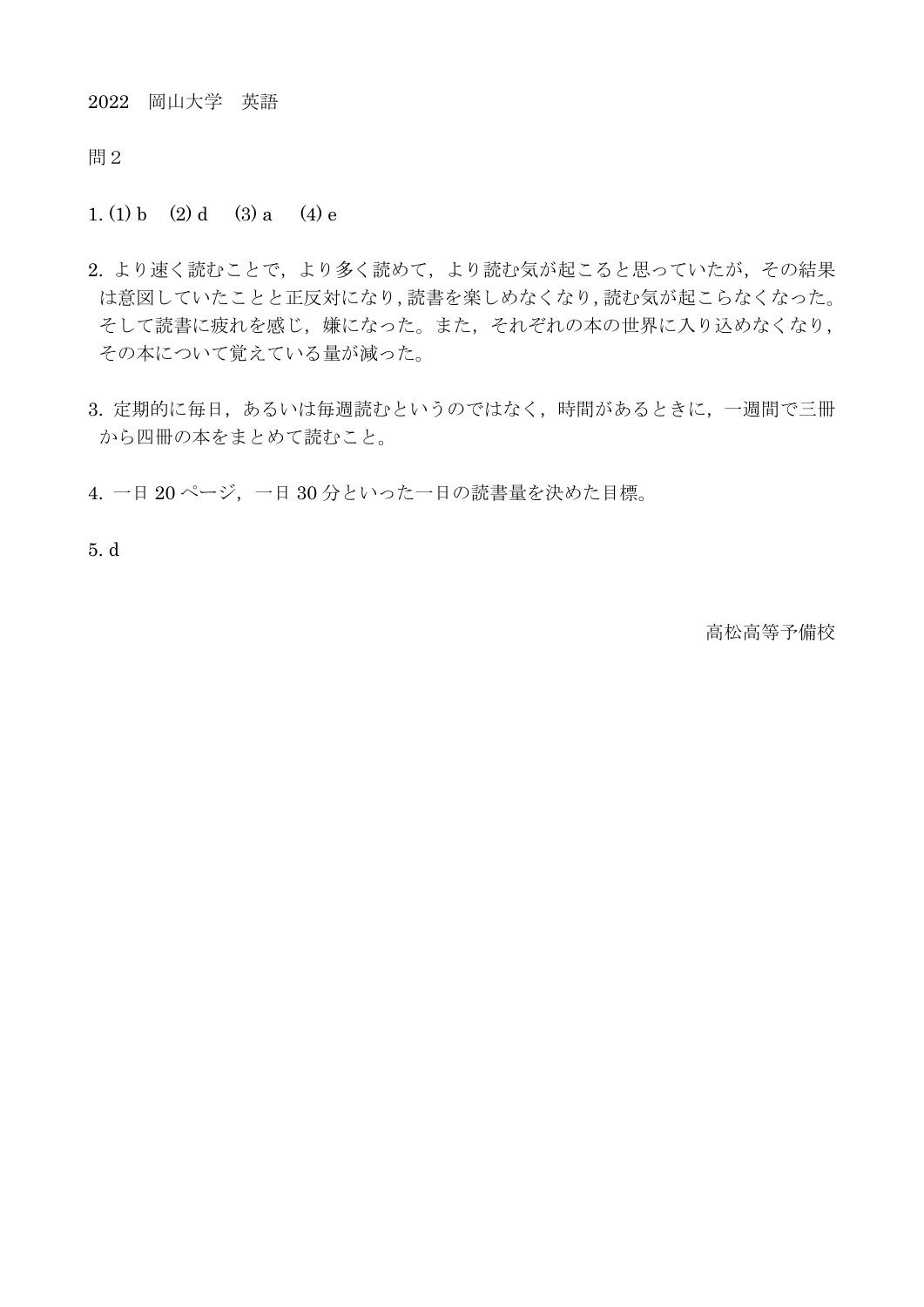2022 岡山大学 英語

問3

- ① Why does that person always ask me to deal with such difficult matters?
- ② You could work it out by just saying, "I'm too busy to do it," instead of making up any reasonable excuse.
- ③ By asking ourselves one question after another like this, you can broaden your mind and see things from a different perspective.